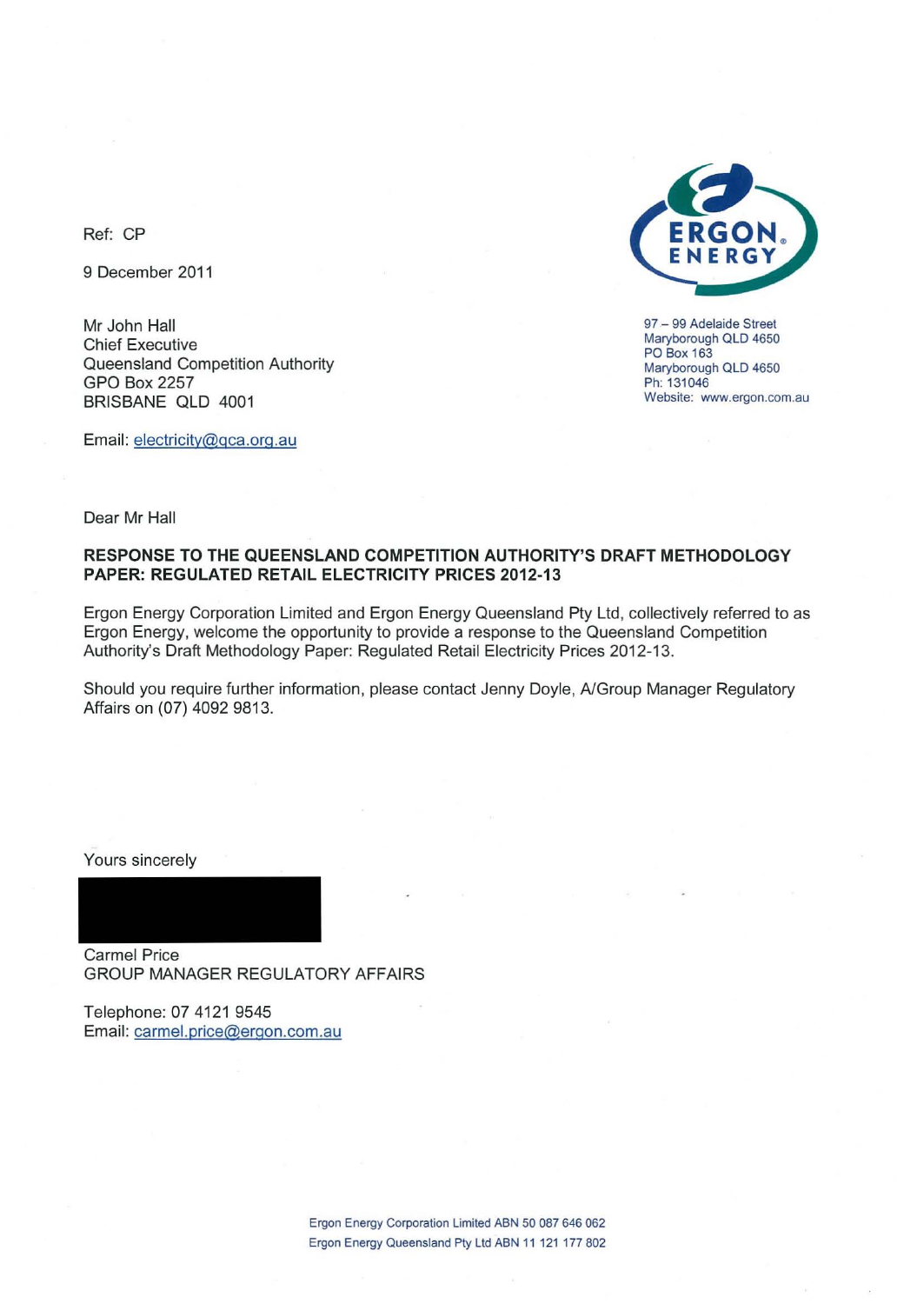## **Ergon Energy Corporation Limited**

**and** 

# **Ergon Energy Queensland Pty Ltd**

**Response to the Queensland Competition Authority's Draft Methodology Paper 9 December 2011**

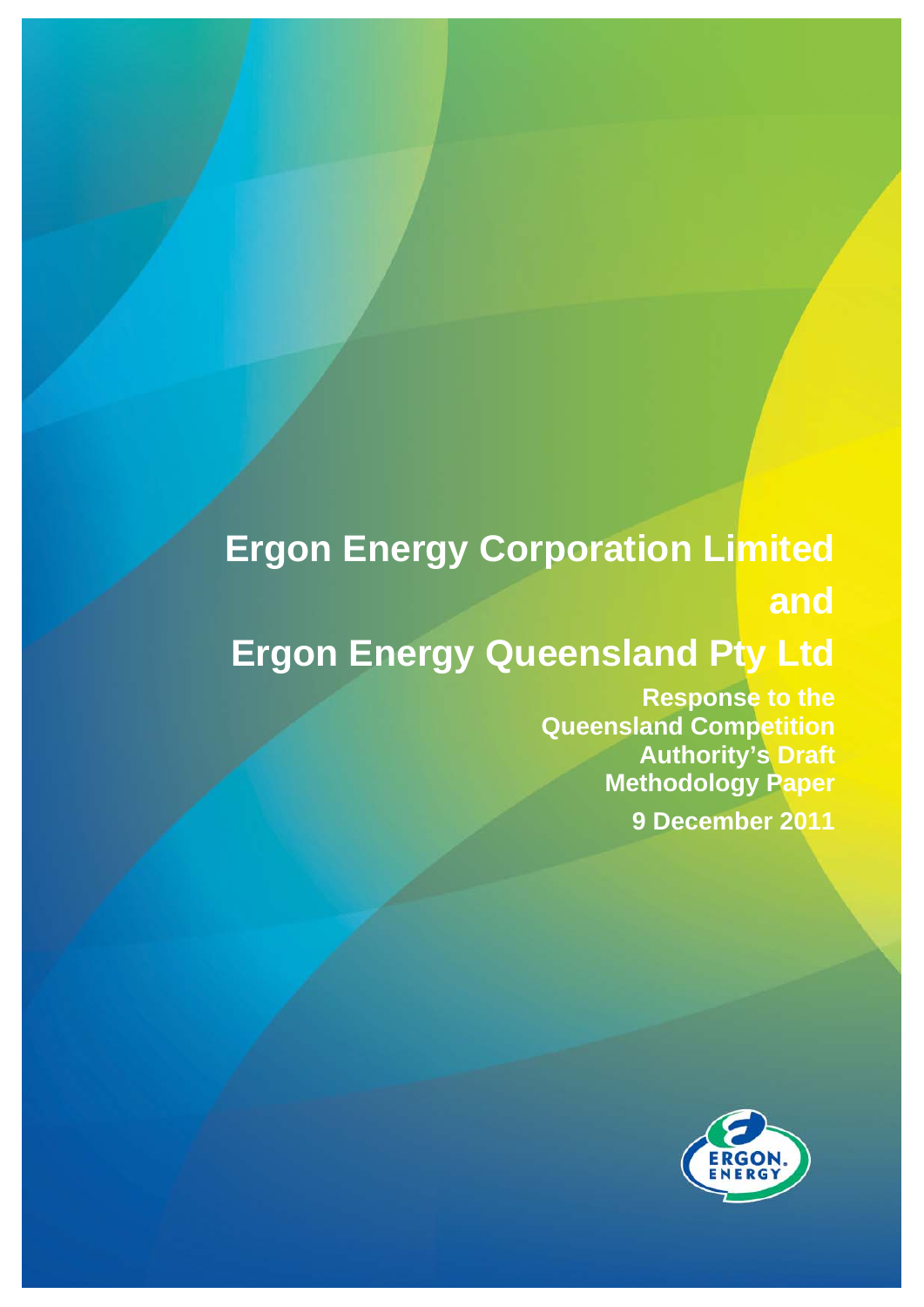

### **Review of Regulated Retail Electricity Tariffs and Prices – Draft Methodology Paper Submission Queensland Competition Authority 9 December 2011**

This submission, which is available for publication, is made by:

Ergon Energy Corporation Limited and Ergon Energy Queensland Pty Ltd PO Box 15107 City East BRISBANE QLD 4002

Enquiries or further communications should be directed to:

Jenny Doyle A/Group Manager Regulatory Affairs Ergon Energy Corporation Limited Email: jenny.doyle@ergon.com.au Ph: (07) 4092 9813 Mobile: 0427 156 897

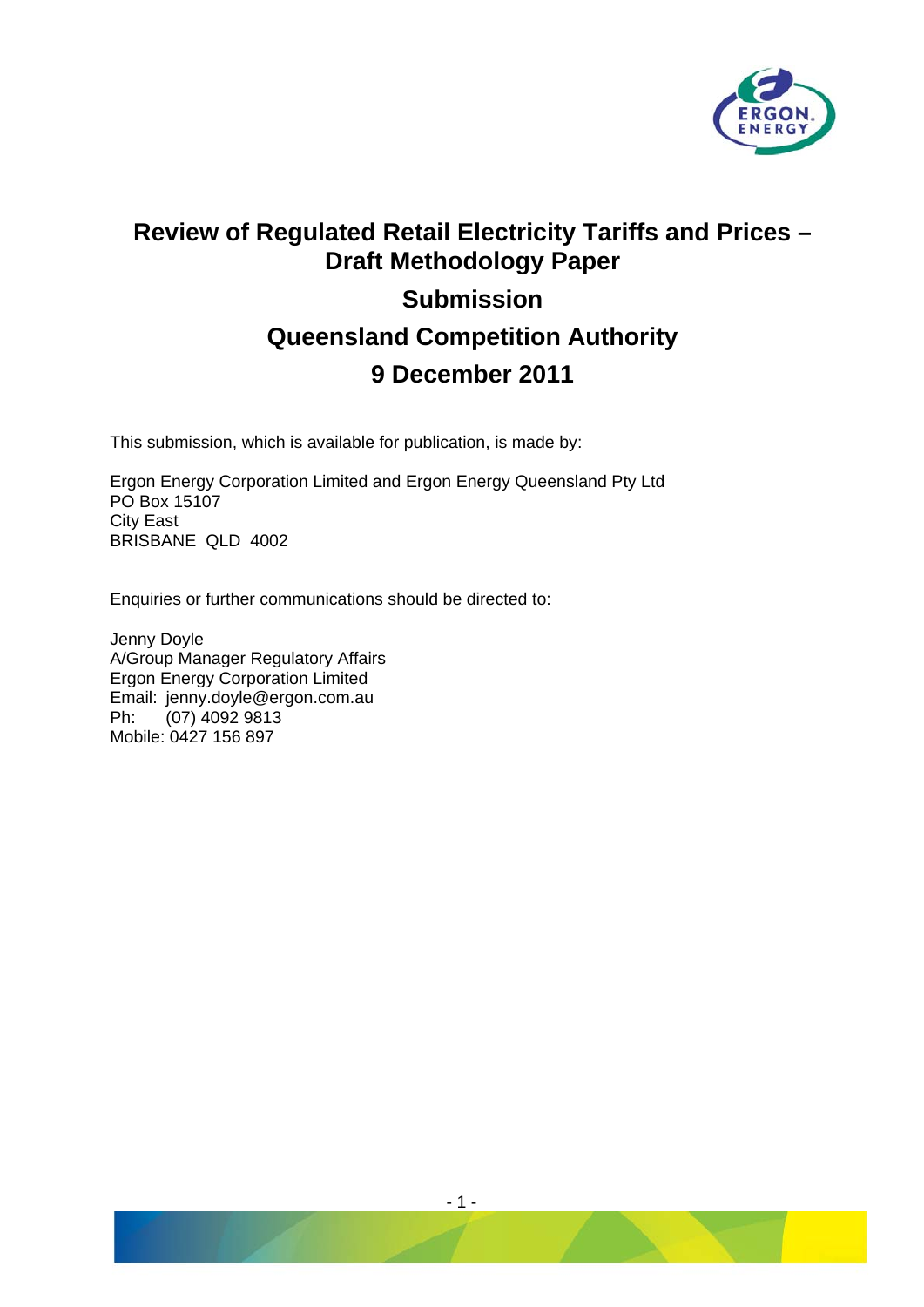### **TABLE OF CONTENTS**

| $\mathbf 1$ .    |       |  |
|------------------|-------|--|
| 2.               |       |  |
| 3.               |       |  |
| 3.1              |       |  |
| 3.2              |       |  |
|                  | 3.2.1 |  |
| 3.3 <sub>1</sub> |       |  |
|                  | 3.3.1 |  |
|                  | 3.3.2 |  |
| 3.4              |       |  |
|                  | 3.4.1 |  |
|                  | 3.4.2 |  |
| 3.5              |       |  |
| 3.6              |       |  |
|                  | 3.6.1 |  |
|                  |       |  |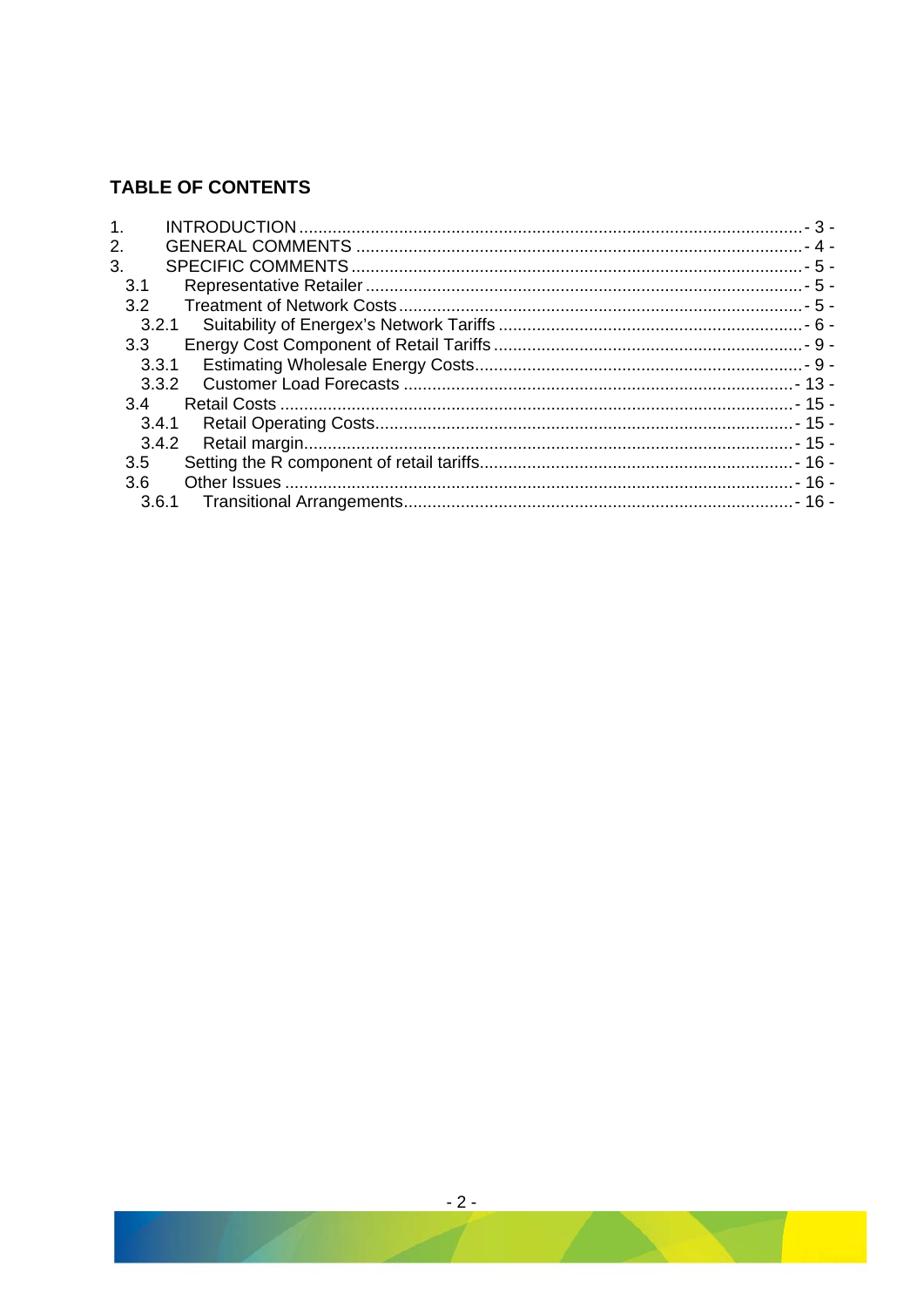#### <span id="page-4-0"></span>**1. INTRODUCTION**

Ergon Energy welcomes the opportunity to provide comment to the Queensland Competition Authority (QCA) on its *Draft Methodology Paper on Regulated Retail Electricity Prices November 2011* (Methodology Paper).

#### **About this submission:**

In this submission Ergon Energy has focused on providing general comments in relation to the tariff reform process and provided detailed comment on each of the QCA's preliminary views and proposed approaches to determining the key elements of regulated retail tariffs and prices, where Ergon Energy considers it is relevant to comment.

This submission is provided by:

- Ergon Energy Corporation Limited (EECL), in its capacity as a Distribution Network Service Provider (DNSP) in Queensland; and
- Ergon Energy Queensland Pty Ltd (EEQ), in its capacity as a non-market area retail entity in regional Queensland.

In this submission, EECL and EEQ are collectively referred to as 'Ergon Energy'.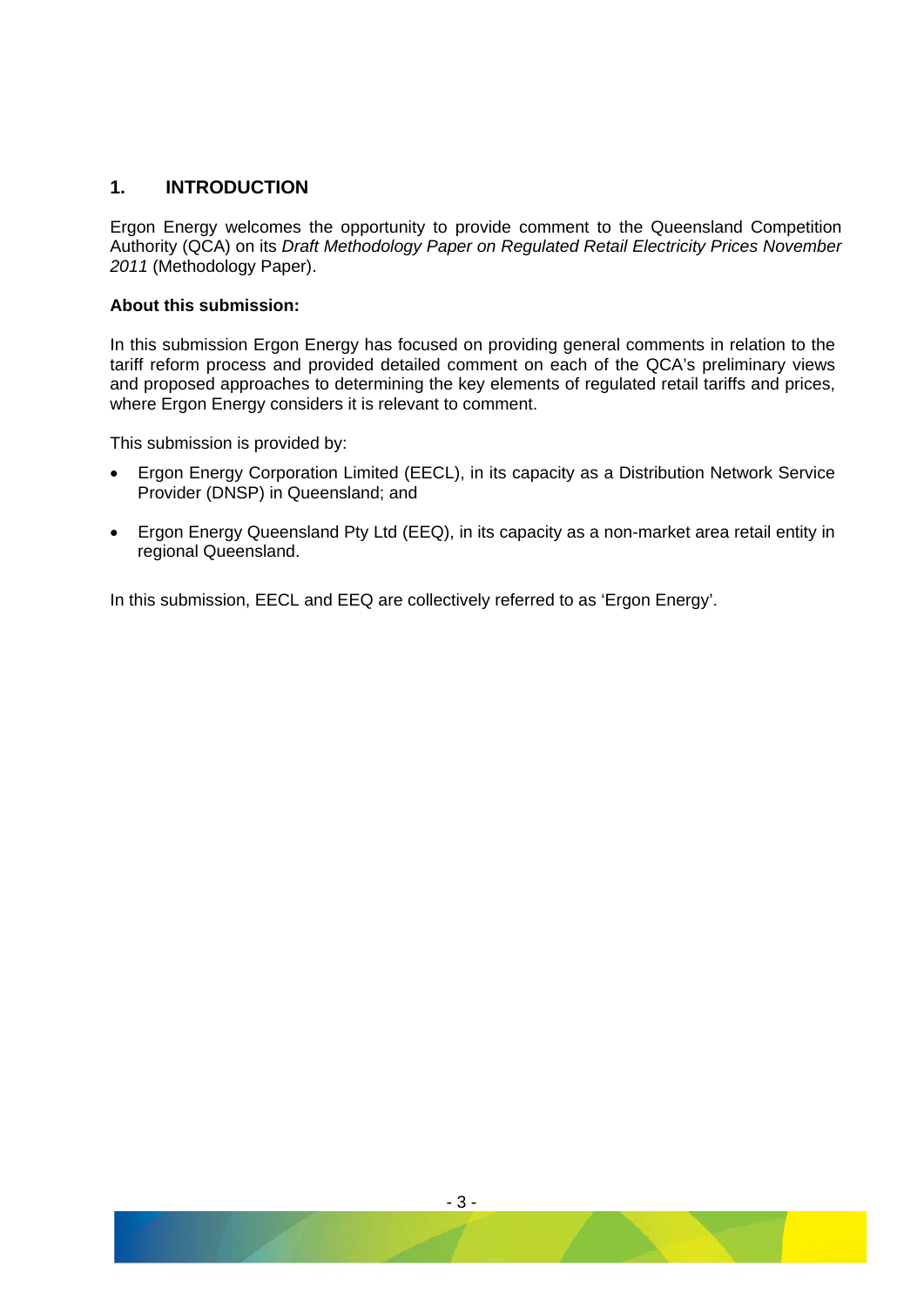#### <span id="page-5-0"></span>**2. GENERAL COMMENTS**

Ergon Energy welcomes the Minister's Delegation to the QCA to determine the regulated retail electricity tariffs for 2012-13 based on a network (N) and retail (R) cost build-up approach. Ergon Energy expects that the new N+R framework will allow for the rectification of issues with the current retail tariffs (identified by the QCA in its 2009 Review of Regulated Retail Electricity Tariffs and Prices) and provide for enough flexibility to allow the market to respond to emerging issues, such as a carbon price and demand management initiatives. In addition, the N+R framework will allow for network signals to be sent directly to non-market customers, thereby presenting a significant opportunity for distribution businesses to achieve improved asset utilisation and, consequently, for managing the long-term growth of electricity costs for customers.[1](#page-5-1)

Ergon Energy supports the development of cost reflective retail tariffs that allow for economically efficient competition to prosper, however the retail tariffs should not be priced in such a way as to penalise customers who have little alternative to accessing the regulated retail tariffs. Ergon Energy considers that the unique circumstances of customers in regional Queensland (i.e. Ergon Energy's distribution area) must be taken into account by the QCA in setting the regulated retail tariffs.

Ergon Energy notes that the QCA stated that "there is little if any competition"<sup>[2](#page-5-2)</sup> in Ergon Energy's distribution area. While this statement is correct for residential customers, there is some level of competition for business customers in regional Queensland.

Under the N+R framework the network tariff must be the principal building block for setting retail tariffs. Ergon Energy considers that the R component should support network tariff price signals to the customer.

As the QCA has noted, the wording of the Retail Tariff Schedule (i.e. the Tariff Gazette) is to be determined by the Queensland Government. Ergon Energy considers that the Tariff Gazette should reflect the underlying regulatory arrangements applying to the N component (e.g. allow for the pass through of alternative control service charges) and will raise this matter, and any other relevant Tariff Gazette issue, with the Government accordingly.

Ergon Energy is pleased to note that many of our suggestions on how to calculate the R component are supported by the QCA and, as such, Ergon Energy has focused its response on those issues which we believe require further consideration by the QCA (refer to Section 3).

-

<span id="page-5-1"></span><sup>1</sup> Ergon Energy notes the QCA has proposed to use Energex's network tariffs rather than Ergon Energy's network tariffs for the N component, to the extent possible.

<span id="page-5-2"></span><sup>2</sup> QCA (2011) *Draft Methodology Paper Regulated Retail Electricity Prices 2012-13 November 2011* p 13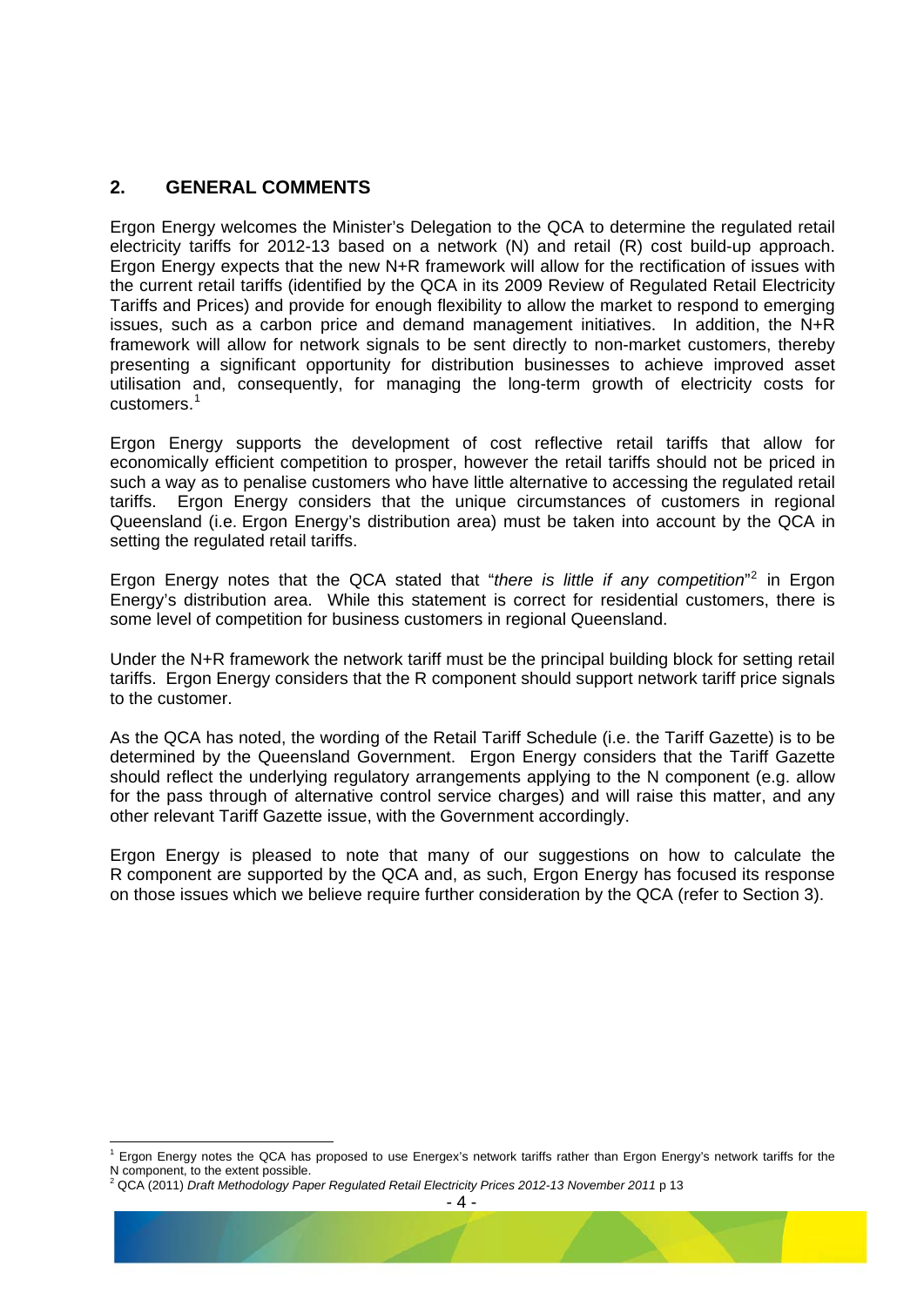#### <span id="page-6-0"></span>**3. SPECIFIC COMMENTS**

#### **3.1 Representative Retailer**

As discussed in our *Response to the Queensland Competition Authority's Review of Regulated Retail Electricity Tariffs and Prices Issues Paper 5 August 2011* (Response to the QCA Issues Paper) Ergon Energy considers that a representative retailer would be the most appropriate basis to determine costs, as opposed to an actual retailer, as there is no standard retailer in Queensland from which to readily source information. Therefore Ergon Energy is pleased that the Minister's Delegation and Terms of Reference has clarified that the QCA is to consider the retail costs that would be reasonably incurred by an efficient, representative retailer.

Ergon Energy supports the QCA's view that the representative retailer is a mass market, nonvertically integrated, incumbent retailer with sufficient size to have achieved economies of scale and retails electricity on a standalone basis. These retailer characteristics were supported by Ergon Energy in our Response to the QCA Issues Paper.

#### **3.2 Treatment of Network Costs**

The QCA noted in its Draft Methodology Paper that *"under the N+R approach required by the Delegation, retail tariffs are to be calculated with reference to Energex's network tariffs. As a result, the number and structure of regulated retail tariffs will mirror Energex's network tariffs, to the extent possible"[3](#page-6-1)* .

#### Unmetered Supply Tariffs

In relation to unmetered supply tariffs, we take this to mean that the current Public Lamps Tariff (Tariff 71) will be amalgamated with the other unmetered retail tariffs, that is, Traffic Lights (Tariff 81), Watchman Service Lighting (Tariff 91) and Other Unmetered Supply to mirror the one Energex network tariff for unmetered supply (NTC 9600)<sup>[4](#page-6-2)</sup>.

There will be differences in the application of a single tariff to multiple customer types and as such, this may cause confusion for customers and stakeholders. For example, an unmetered supply customer that is taking supply for street lights will incur additional charges for the appliances, whereas a customer that is taking supply for traffic lights will not incur any additional charges. Therefore, while Ergon Energy previously agreed with the proposed QCA approach<sup>[5](#page-6-3)</sup> of maintaining a one-to-one relationship between network and retail tariffs, it is Ergon Energy's preference that the QCA continue with individual tariffs for Street Lights (rather than Public Lamps as Street Lighting Customers is a defined term under the Queensland *Electricity Act 1994 (Electricity Act)*) and Watchman Service Lighting in addition to the Unmetered Supply Tariff. While we appreciate that these retail tariffs will have the same tariff structure and rates, having individual retail tariffs will allow for improved clarity for customers with respect to whether any additional charges may apply e.g. the street lighting alternative control services charge.

<span id="page-6-1"></span><sup>&</sup>lt;u>-</u><br><sup>3</sup> QCA (2011) *Draft Methodology Paper Regulated Retail Electricity Prices 2012-13 November 2011, p 15<br><sup>4</sup> Energey Jetter to OCA dated 7, luly 2011 available at http://www.ges.erg.av/files/EB Energey B* 

<span id="page-6-2"></span>Energex Letter to QCA dated 7 July 2011 available at http://www.qca.org.au/files/ER-Energex-Prop2012-13TariffStructure-0711.pdf 5

<span id="page-6-3"></span>Ergon Energy (2011) *Response to the Queensland Competition Authority's Review of Regulated Retail Electricity Tariffs and Prices Issues Paper 5 August 2011,* p 6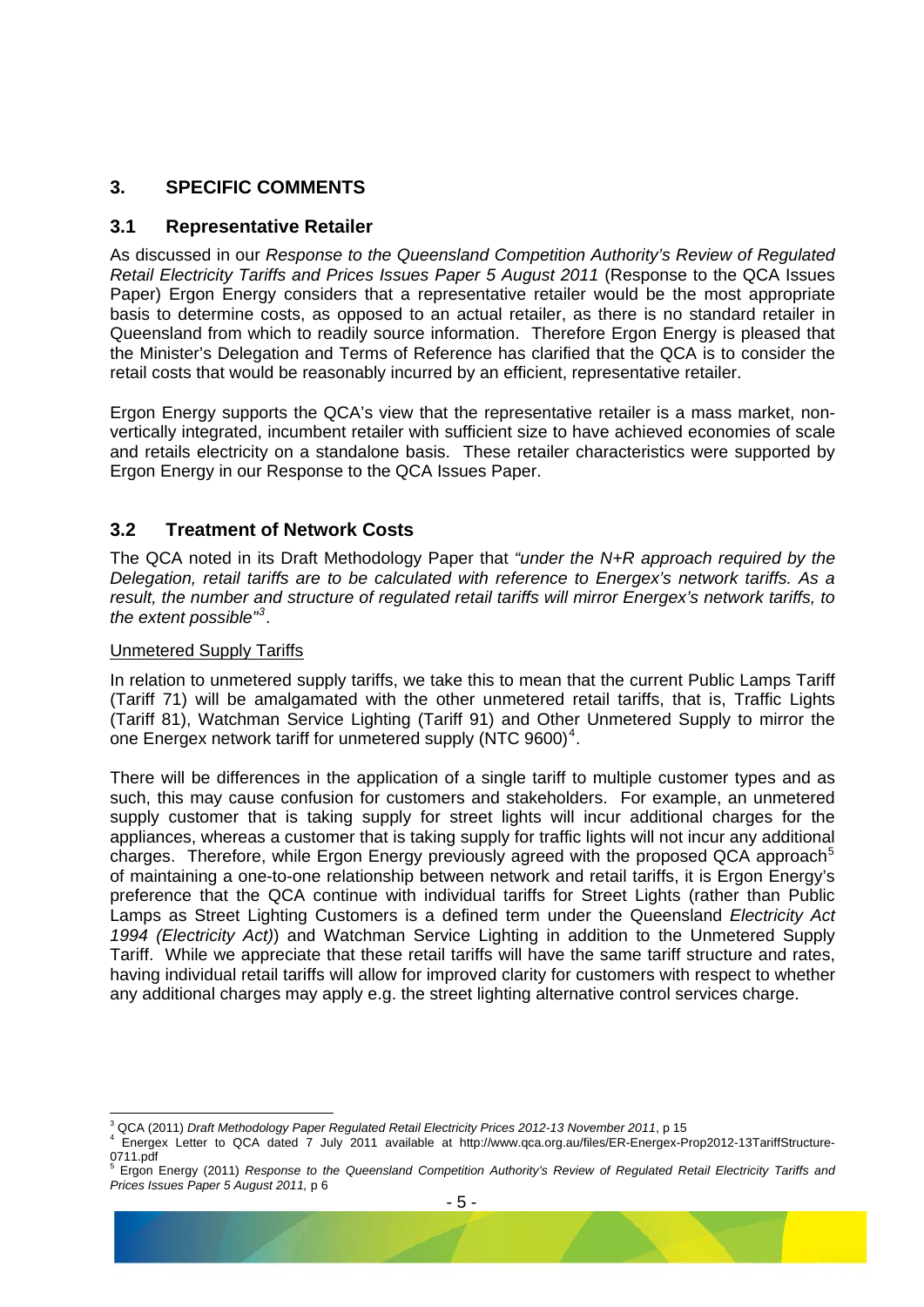#### <span id="page-7-0"></span>**3.2.1 Suitability of Energex's Network Tariffs**

#### **3.2.1.1 Large Customers**

The QCA identified that Energex's proposed network tariffs can provide the basis for regulated retail tariffs for the majority of large customers (up to four gigawatt hours (GWh) per annum), however Energex does not currently include any published tariffs applicable for customers consuming more than 4GWh per year. Beyond this level of consumption, Energex calculates individually tailored network prices which are not publicly available. To address this gap, the QCA proposes that it could require Energex to calculate one or two network tariffs that reflect the average of its cost-reflective network tariffs for all of its very large customers. These average prices could then provide the basis for calculating regulated retail tariffs for these customers.

The QCA note that *"...only where there is no applicable Energex network tariff for a particular customer class should the Authority consider any other basis for establishing a network plus*  retail bundled tariff for that particular customer class..."<sup>[6](#page-7-1)</sup> Ergon Energy suggests that this interpretation of the Government's Terms of Reference is too narrow, and that the QCA has the opportunity to consider alternatives to Energex's AER-approved network tariffs. Ergon Energy believes that if there are particular customer classes that are not eligible to access regulated retail tariffs in Energex's area (i.e. large customers) then Energex's network costs and network tariffs are not appropriate for these particular customer classes, and consideration should be given to basing the regulated retail tariffs on an alternative network tariff.

Ergon Energy suggests that the regulated retail tariffs for customers using greater than 100 megawatt hours (MWh) of electricity per annum (i.e. large customers) should be based on Ergon Energy network tariffs. However, recognising the potential for financial impacts for customers from a move to full network tariff pass-through, and the Government's decision to not extend its policy to make large customers ineligible for regulated retail tariffs to regional customers, Ergon Energy suggests that the QCA consider the following options for alternative N components:

- For customers classified as SAC > 100MWh per annum (SAC Large) the N component be based on Ergon Energy East Zone Transmission Region 1 demand network tariffs (as applicable to SAC Large customers), noting that the price could be adjusted to take into account any Government policy requirements.
- For customers classified as Individually Calculated Customers (ICCs) or Connection Asset Customers (CACs) Ergon Energy could provide an average price of its ICC and CAC network tariffs to be incorporated into the applicable retail tariff. This option builds on the approach suggested by QCA in the Draft Methodology Paper (but in relation to Ergon Energy network charges not Energex network charges). An extension of this option would be to have separate tariffs for ICCs and CACs (based on the average prices of the ICC and CAC network tariffs separately).

Having the N component based on Ergon Energy's network charges would more closely represent the network price signals applicable to large customers in Ergon Energy's area and not those of a different network, which has the potential to create perverse outcomes.

<span id="page-7-1"></span><sup>-</sup>6 QCA (2011) *Draft Methodology Paper Regulated Retail Electricity Prices 2012-13 November 2011*, p 16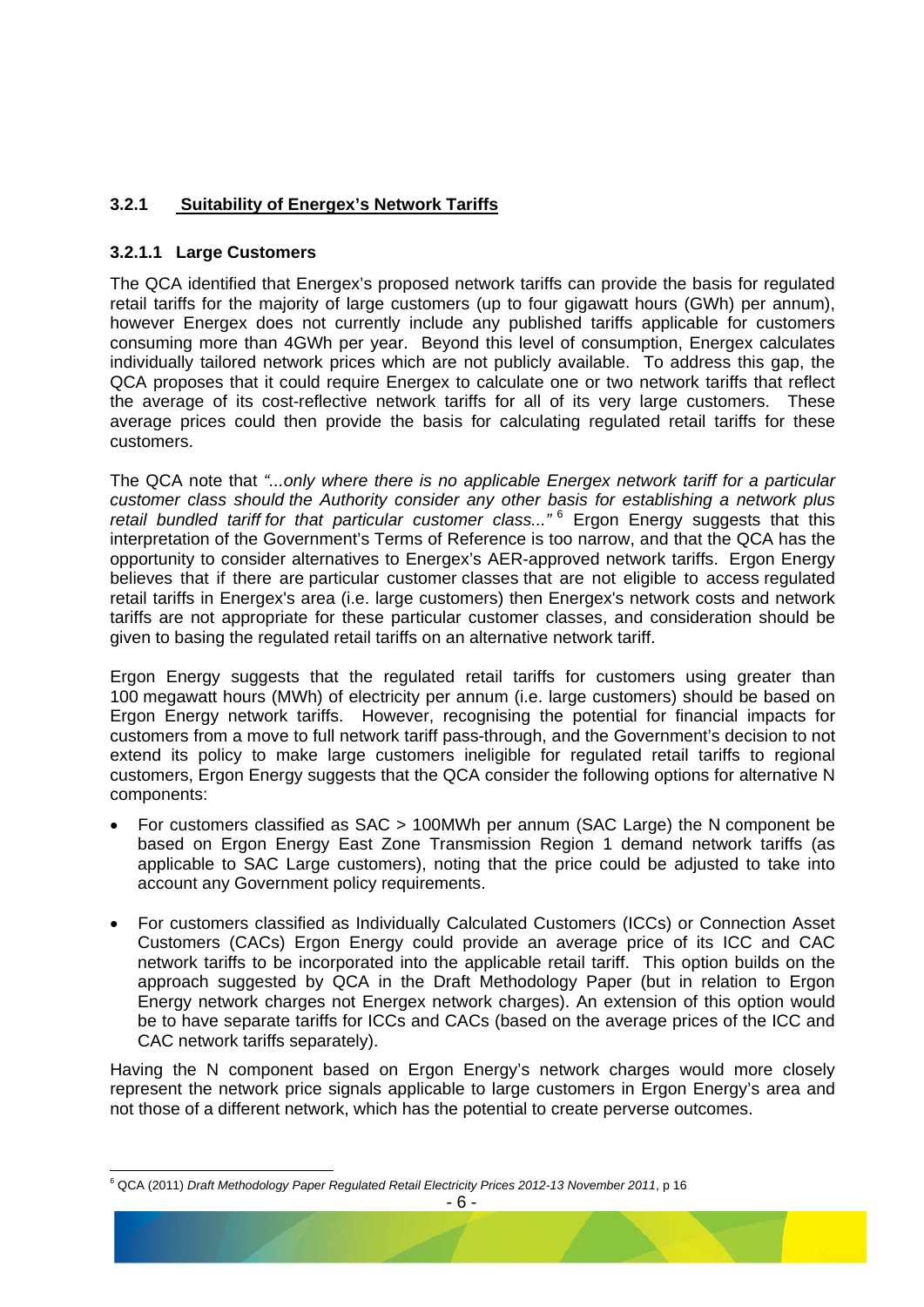Ergon Energy would welcome the opportunity to work with the Queensland Government and the QCA to develop appropriate alternative N components for large customer regulated retail tariffs.

#### **3.2.1.2 Street Lighting Customers**

As discussed in our Response to the QCA Issues Paper, Ergon Energy supports the use of Energex's network tariff 9600 as the basis for the new regulated retail tariff for street lighting and suggested that Ergon Energy's street light asset charge should also be passed through to customers<sup>[7](#page-8-0)</sup>.

The QCA stated in its Draft Methodology Paper that *"unless Ergon Energy is able to better articulate and substantiate their proposition, the Authority will not be taking up their suggestion to include some additional asset charge".* The QCA also noted that "*Ergon Energy claimed that the street light asset charge was incorrectly omitted from the current regulated retail tariff*  schedule<sup>"[8](#page-8-1)</sup>. This is incorrect.

Ergon Energy's street lighting services have been classified as an Alternative Control Service by the AER. As such under Section 90 of the Electricity Act, the street lighting asset charges are considered a distribution non-network charge (s90(7)). The Electricity Industry Code allows retailers to pass through distribution non-network charges under clause 4.13.6. This will continue to be allowed under the National Energy Customer Framework, as per 9.2 of the Standard Retail Contract in the National Energy Retail Rules.

Ergon Energy recommends the Gazette wording be amended to ensure customers clearly understand that additional non-network charges apply in addition to the retail tariff for the supply of energy. The QCA has noted that the eligibility criteria and tariff terms and conditions are a matter for the Queensland Government and Ergon Energy will look to raise this matter with them.

As noted above, it is Ergon Energy's preference that the QCA continue with individual tariffs for Street Lights (rather than Public Lamps as Street Lighting Customers is a defined term under the Electricity Act) and Watchman Service Lighting in addition to the Unmetered Supply Tariff.

-

<span id="page-8-0"></span><sup>7</sup> Ergon Energy (2011) *Response to the Queensland Competition Authority's Review of Regulated Retail Electricity Tariffs and Prices Issues Paper 5 August 2011,* p 8 8

<span id="page-8-1"></span>QCA (2011) *Draft Methodology Paper Regulated Retail Electricity Prices 2012-13 November 2011*, p 17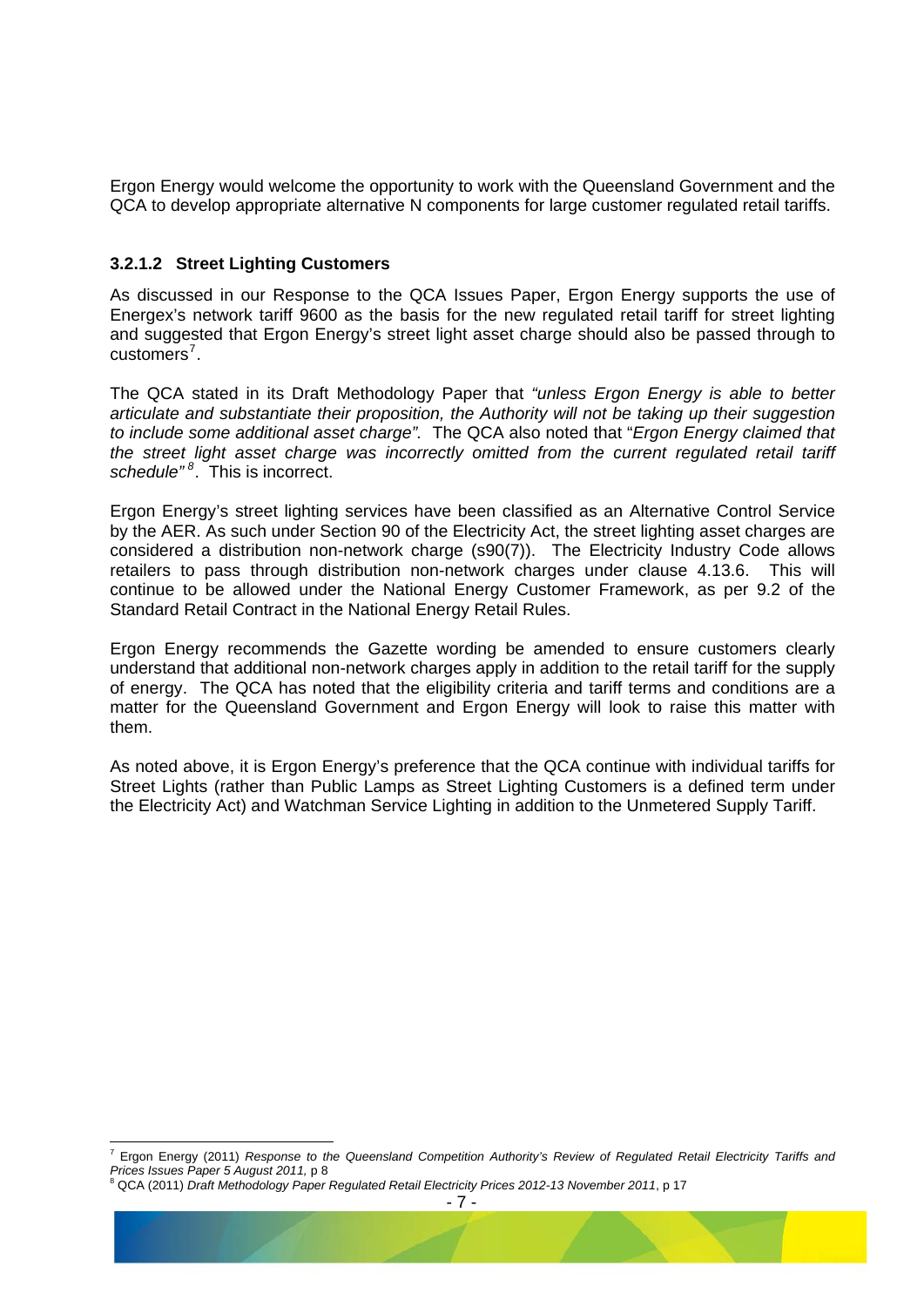#### **3.2.1.3 Other Tariffs**

#### Card-operated Meters in Remote Communities

Ergon Energy agrees with the QCA proposed approach to create a regulated retail tariff available only to small customers on card operated meters based on one, or an average, of the charges in Energex's small customer network inclining block tariff.

#### Other unmetered supplies

The QCA note that regulated retail tariffs 81 (traffic signals) and 91 (watchman service lighting), along with tariff 71 for street lights, align with Energex's proposed network tariff 9600 (flat – unmetered). Ergon Energy maintains its support of the use of Energex's network tariff 9600 as the basis for the regulated retail tariff for traffic lights.

Ergon Energy notes that in regard to watchman service lighting, and similar to the charges for street lights, Ergon Energy (like Energex) has additional charges for the installation and maintenance of the actual watchman light assets that apply in addition to the tariff for the supply of energy. Ergon Energy recommends the Gazette wording be clear that charges apply in addition to the regulated retail tariff and as discussed above, a separate retail tariff for Watchman Service Lighting and Street Lights be maintained.

The QCA has noted that the eligibility criteria and tariff terms and conditions are a matter for the Queensland Government and Ergon Energy will look to raise this matter with them.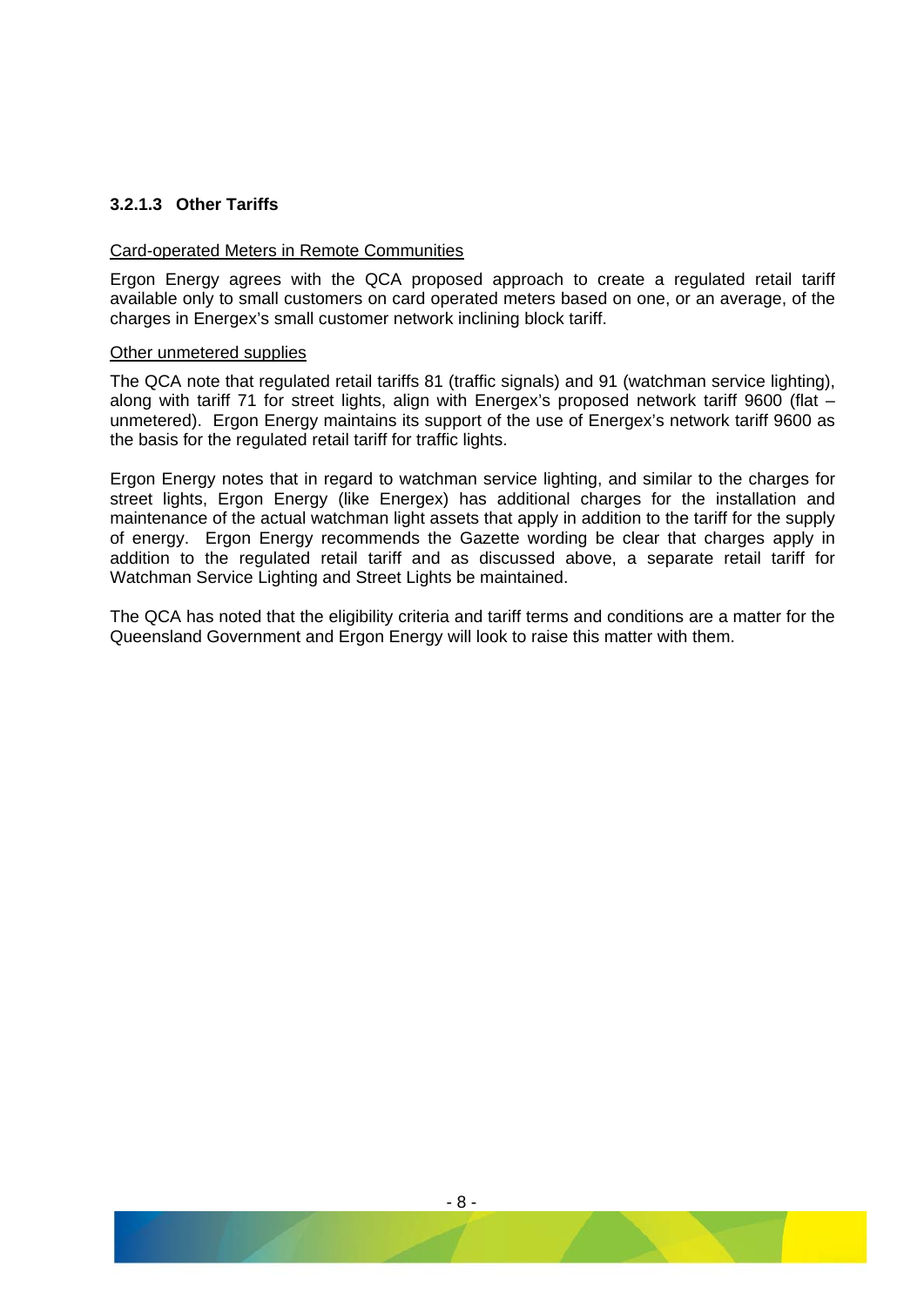#### <span id="page-10-0"></span>**3.3 Energy Cost Component of Retail Tariffs**

#### **3.3.1 Estimating Wholesale Energy Costs**

Ergon Energy supports the QCA's conclusion that a market-based approach (based on an assumed hedging strategy) is the preferred method for assessing the wholesale energy costs likely to be faced by retailers.

The QCA has noted that there are some concerns regarding the current lack of trading in forward electricity contracts and, guided by advice from ACIL Tasman (ACIL), has concluded that, while preferring to follow a hedging based approach, an alternative approach which does not rely on the availability of contract market data will be required to calculate retail tariffs for 2012-13.

The QCA has stated that it intends to rely on the ACIL proposed approach to estimate the wholesale energy costs for 2012-13. In general terms, ACIL's proposed approach is to estimate the price that a retailer would be willing to pay in purchasing energy to meet the load of customers while mitigating a range of risks, principally those flowing from the impacts on the spot price of weather and plant outages.

#### **3.3.1.1 ACIL's Approaches to estimating Wholesale Energy Costs**

ACIL investigated four approaches to calculating wholesale energy purchase costs in its *Draft Methodology for Estimating Energy Purchase Costs* (ACIL Paper). While acknowledging that there are issues with all of the approaches ACIL concluded that a market based approach (Approach 2) is the best long term solution but that, due to a lack of liquidity in the contract market, an annual price distribution methodology (Approach 3) should be used until liquidity returned.

Ergon Energy notes ACIL's arguments for rejecting the use of the long run marginal cost (LRMC) of supply (Approach 1) and the combination of LRMC and market based approaches (Approach 4) as outlined in the ACIL Paper, particularly that the representative retailer is not vertically integrated with generation and therefore not exposed to LRMC except to the extent that this is passed through in the contract market.

Ergon Energy notes the difficulties in finding enough reliable data for the financial year 2012-13, particularly in the second half of this financial year. This has lead ACIL to the conclusion that Approach  $3$  – annual price distribution – is the best approach for the short term. Ergon Energy does not agree that this approach is the best way of resolving the data issues which is facing the market. This approach introduces a number of issues around cost-reflectivity, consumers and retailers' right to benefit from competition, stable costs, transparency and risk management as outlined below.

#### *Cost-reflectivity*

Retailers, especially the representative retailer as defined by the QCA, cannot sustain large movements in their cash flows as they lack the balance sheet of their generator counterparties. This means that retailers need to hedge for costs each year. While a generator can (typically) take the bad years where the under-recovered cost flows through to the balance sheet, this is not the case for retailers. This means that the retailer is much more concerned with contract prices than long term spot prices which they seek to have little exposure to.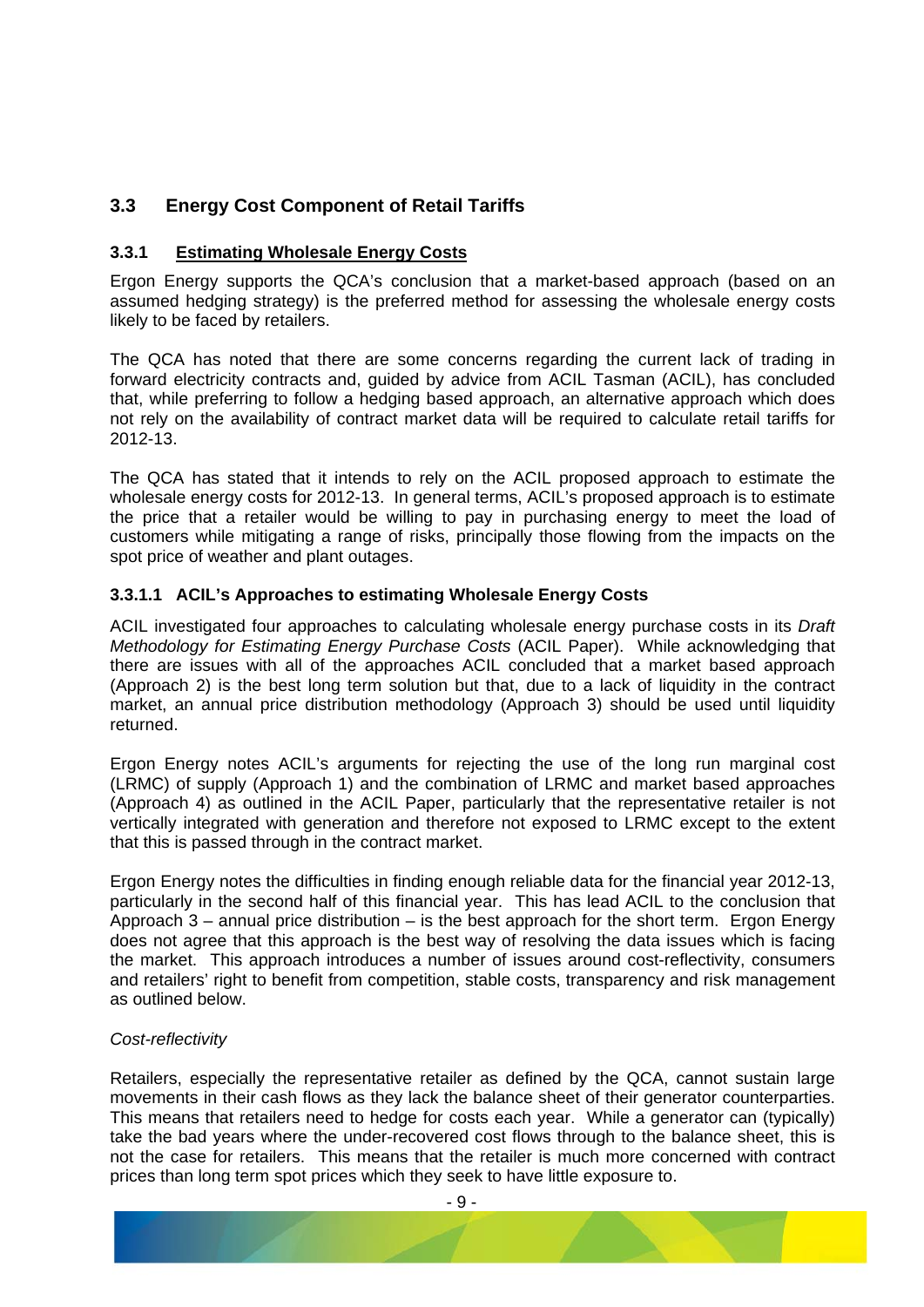The other issue with cost-reflectivity is the amount of issues which could fundamentally alter the market, particularly in Queensland, for the financial year 2012-13 including:

- The new Queensland Government-owned Corporation generator structure will only be in its second year;
- The carbon legislation has been passed and is planned to be introduced on 1 July 2012; and
- There has also been an increase in energy efficiency and an increased uptake of solar by electricity users, which in turn has contributed towards the weakening of electricity demand.

These contribute to a level of uncertainty which is difficult to account for in a market simulation model.

#### *Consumer/Retailer Benefits*

The annual price distributions (to be undertaken by ACIL in its preferred approach) will only take into account the competition on physical supply and demand. In recent years (gradually since 2008) the prices for financial hedges have decreased which should benefit consumers as well as retailers. Ergon Energy recognise that there may well be a strong link between the physical and financial market, however we also recognise that this may not be perfectly correlated and in most quarters there is a negative correlation (if the financial prices were high, generators contracted more and will be generating more which reduces the pool prices). This creates a mistiming of cash flows for the retailer.

#### *Stable costs*

The annual price distribution method is suggested only in response to the lack of market liquidity and would therefore fall away once the market has recovered. There is, however, no guarantee that the visible market will recover in time for the next retail tariff price determination which could lead to the continuation of the same issues being faced for 2012-13. This would add an additional year of revenue uncertainty and also potentially cause a large swing in the energy purchase cost component of the tariff. A market simulation model is very sensitive to short term changes in behaviour, and if these changes are modelled across scenarios where the behaviour did not occur (i.e. the behaviour is driven by temporal demand but repeated across all demand scenarios), this could lead to spurious and volatile results.

#### *Transparency*

The modelling has a large number of very subjective inputs which could materially alter the outcome and the lack of transparency of the modelling would make it difficult to establish whether an argument is correct or incorrect. This is an issue with any market model including the one used to date for the Benchmark Retail Cost Index (BRCI), however in the past the market model has only provided a small amount of exposure, most of which would have been covered by \$300 caps (one way hedges). The lack of transparency would be more serious if it covered the entire wholesale energy purchase amount.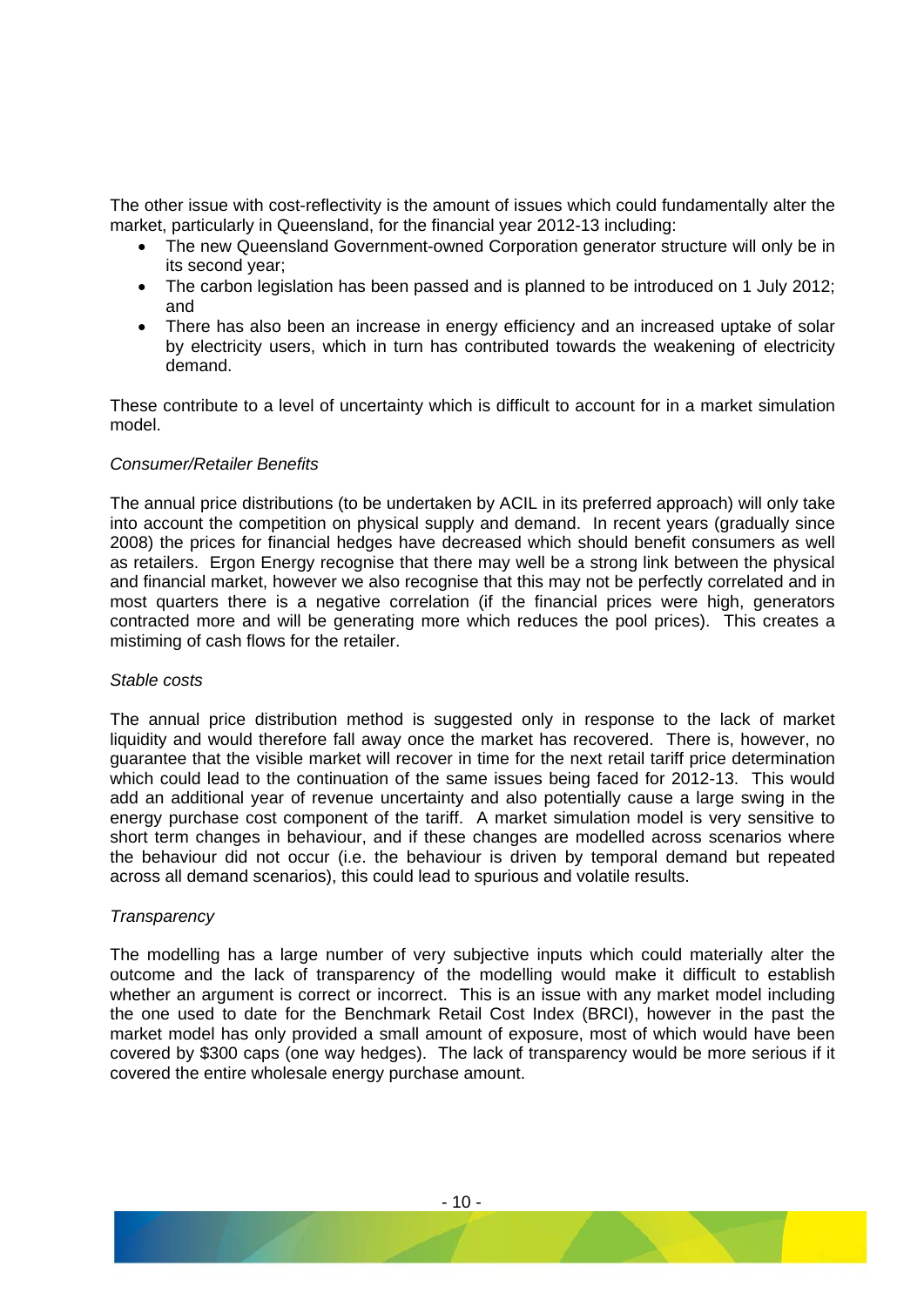#### *Risk Management*

The last problem is predictability and risk management. In uncertain times, the representative retailer may want its trading strategy to match its revenue (tariff) and costs (energy procurement). If a market simulation model is used, the retailer will not know what the price (revenue) will be until close to the start of the period. A contract market approach would allow the retailer to contract ahead of time with confidence that it will be compensated for its costs.

#### **3.3.1.2 Market Liquidity**

The main reason why the market based approach was not adopted for 2012-13 was the lack of liquidity of financial contracts in the market. The lack of transparent deals is mainly due to retailers preferring to hedge using the carbon pass-through addendum which is not available on the Sydney Future Exchange (SFE). This has lead to an increase in the number of direct or broker negotiated deals done in the market. The uncertainty around carbon has also meant that some financial intermediaries have left the market. These intermediaries would have traditionally been supplying liquidity through SFE deals.

In the first two quarters (Q3 2012 and Q4 2012), there has been more than 4,000 megawatts (MW) of flat Queensland contract traded on the visible market already (as at 15 November 2011). This volume should be enough to use for representative prices for 2012. Therefore the largest remaining issue is in the back end of the financial year (i.e. Q1 and Q2 2013). Even though the trades that retailers have entered into are not visible, it is reasonable to assume that they would have been done with reference to the visible curves. If there was a large deviation from the visible market, the counterparties should have traded this deviation out. This means that although there have not been many actual trades going through for the second half of the period, the forward market should still give a good indication of what a representative retailer's costs are.

#### **3.3.1.3 Carbon Pricing**

The other problem with using the market approach is whether to use carbon pass-through contracts or non-carbon pass-through contracts (clean contracts). Each individual retailer will have a view on what is prudent and it is difficult to know what proportion of clean versus passthrough a representative retailer would have hedged.

The difference between the two curves, being carbon inclusive and carbon exclusive, could be material particularly if hedging occurred a long way from settlement. However, it is not expected that \$300 caps would be materially affected by carbon in the first few years.

The two curves could be calculated as follows:

• Carbon exclusive: One of the brokers, Tradition Financial Services (TFS) has published prices of contracts with the Australian Financial Markets Association (AFMA) addendum since 28 April 2010. Though this would only represent two years of data when the final calculation is made during April/May 2012, this would be sufficient to represent the cost to a retailer. As we do not have reliable data before April 2010, Ergon Energy proposes to use 70% book build in year two to year one and 30% book build from year one to present.

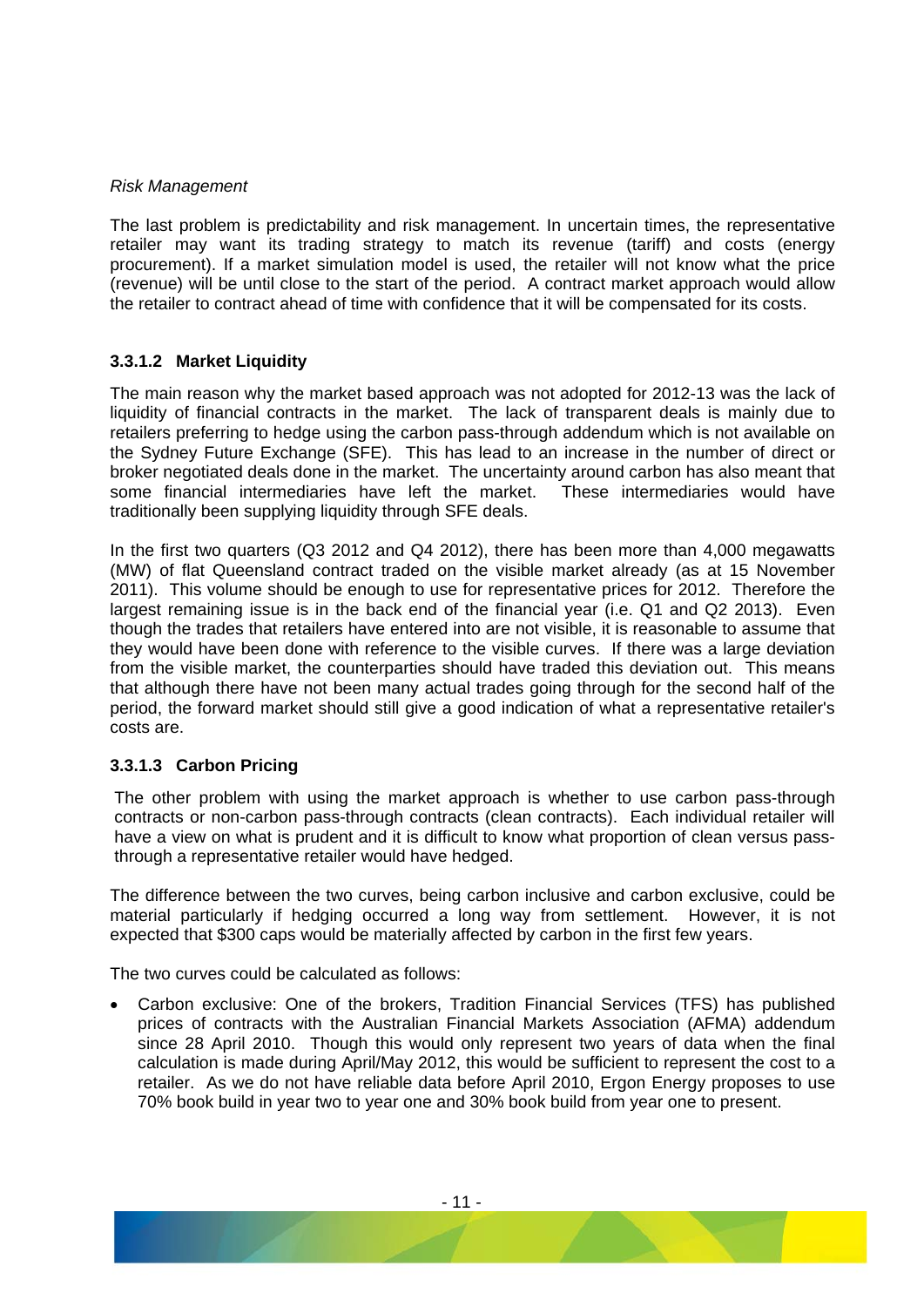The average price of the TFS addendum curve would be uplifted by \$23/tonne CO2-e multiplied by the average emission factor which is calculated by ACIL as part of the normal process (as per the BRCI) of calculating the spot prices. Please note that in case there is no carbon scheme, or the scheme gets delayed, there is no basis for adding carbon to the TFS addendum curve.

• Carbon inclusive: The alternative is to use the clean curve which is published by d-cypha with the book build strategy suggested by ACIL.

As it is difficult to tell which products a representative retailer would use, Ergon Energy suggests calculating both curves and the larger of the two numbers should be used.

#### **3.3.1.4 Preferred Approach**

Ergon Energy maintains its position that the QCA should use volume weighted average prices to determine the cost of energy, however while the market is illiquid a book build period could be used instead. In the past, the BRCI has used a straight line two year book build approach which might not reflect how a retailer actually builds its book. In the ACIL Paper, ACIL uses an approach to build up a book which basically has 20% of the book bought three to two years from the start of the quarter, 50% two to one year out and 30% less than one year out<sup>[9](#page-13-0)</sup>. This book build approach seems more reasonable than the one used for the BRCI and Ergon Energy would suggest using it in the absence of enough liquidity to calculate a reliable volume weighted price. Ergon Energy considers that the actual hedge levels and the method for determining spot prices used in the BRCI (80th percentile, 90th percentile and 105% for caps) are reasonable.

Ergon Energy recommends that once liquidity returns (i.e. there are more flat contracts for Queensland published by d-cypha<sup>[10](#page-13-1)</sup> than there is expected physical demand), QCA should revert to using a volume weighted average price instead of a book build period, and only look at d-cypha trades.

Ergon Energy also recommends that the QCA publishes its preferred hedging approach as early as possible, even if an alternative approach to estimating wholesale cost of energy is intended to be used for 2012-13. While recognising that the QCA only has a delegation to determine the regulated retail tariffs for one year, as the market typically hedges for a longer period than one year, advance notice of the QCA's preferred hedging approach would allow for a retailer that wanted to match its costs with the expected revenue to have something to base its hedging strategy off. This will allow retailers to manage some of their wholesale energy purchasing risks.

-

<span id="page-13-1"></span><span id="page-13-0"></span><sup>&</sup>lt;sup>9</sup> ACIL Tasman (2011) *Draft Methodology for Estimating Energy Purchase Costs*, p 20<br><sup>10</sup> This assumes that the carbon inclusive curve published by d-cypha will be become more liquid once the carbon scheme becomes operational.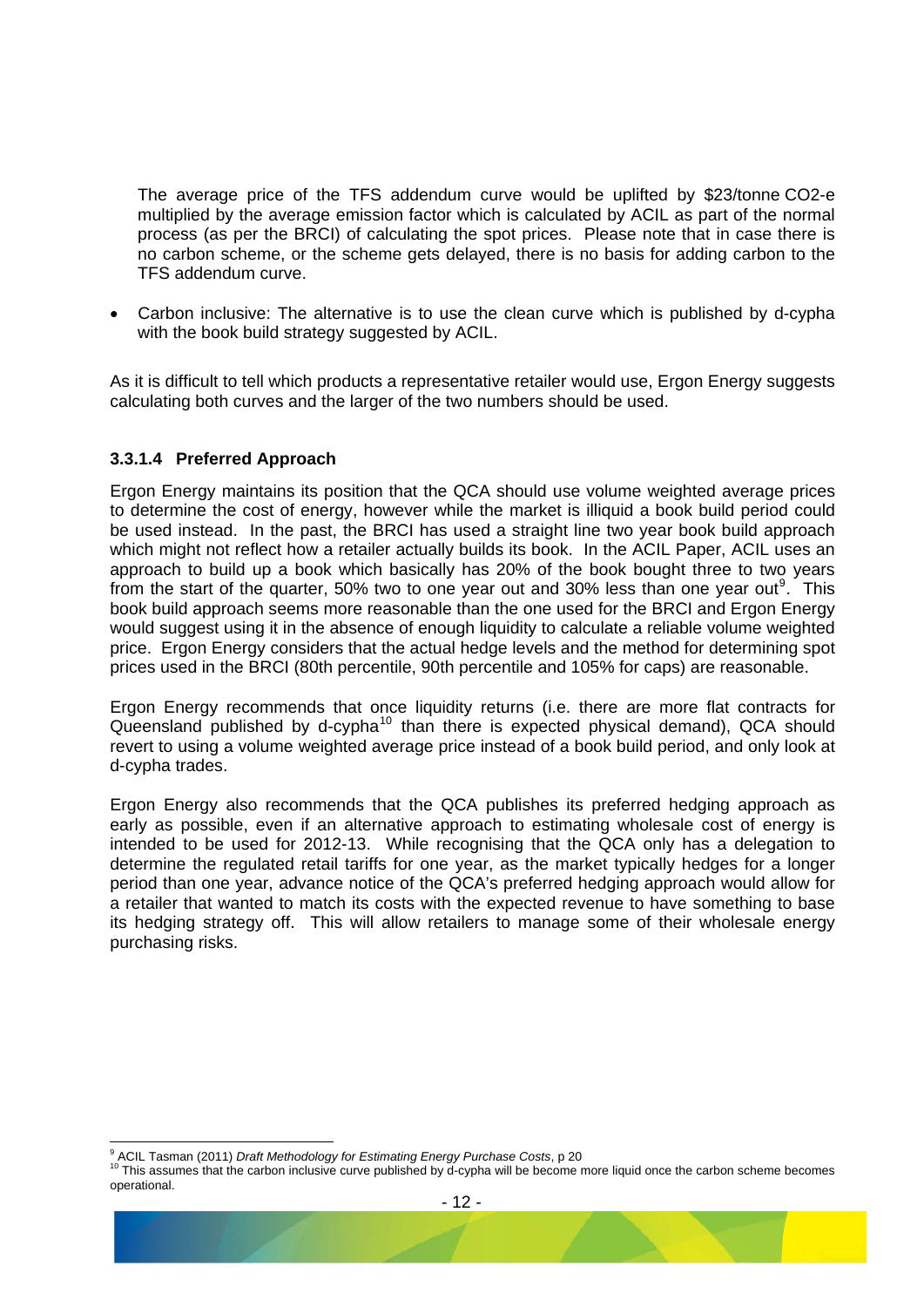#### <span id="page-14-0"></span>**3.3.2 Customer Load Forecasts**

The QCA has proposed to estimate energy costs by tariff class rather than allocating total energy costs uniformly across all tariff classes. The QCA assert that this approach is better than a uniform approach as it will better approximate the proportion of a retailer's total energy costs incurred in supplying each tariff class.

The proposed approach would be achieved by relying on load forecasts for each individual tariff provided by Energex for the 2012-13 year and on the forecasts in Australian Energy Market Operator's (AEMO) Electricity Statement of Opportunities (ESOO) for the demand and consumption forecasts in each NEM region. As a result of this approach there would be a unique cost of energy calculation for each regulated retail tariff.

The QCA position on individual load forecasting appears to be based on its view that the cost of supplying energy to a particular group of customers will be dependent on the load profile of that customer group<sup>[11](#page-14-1)</sup>. Therefore in order to allocate energy costs to reflect these cost drivers, the QCA will have to rely on Energex data for the load profiles for its various tariff groups.

Ergon Energy disagrees with this view and strongly supports the use of the Energex Net System Load Profile (NSLP) and associated Controlled Load profiles to estimate customer load forecasts for the following reasons:

- 1. Ergon Energy asserts that the Energex NSLP and associated Controlled Load profiles would better estimate wholesale energy costs faced by the representative retailer. The QCA has proposed that the representative retailer is a mass market, incumbent electricity retailer that is not vertically integrated with an electricity generator. A mass market incumbent would consider its energy purchasing based on its portfolio, not by tariff class. As the Energex NSLP and associated Controlled Load profiles is used to settle the wholesale energy market for non-interval metered customers (primarily non-market customers) the use of these profiles is more cost reflective from a retailer's perspective than the proposed individual tariff profile approach.
- 2. Recalculating customer load forecasts at a tariff level adds further complexity to the calculation of wholesale energy costs. Further, this added complexity is not justified when there is a publicly accessible, robust calculation of the load profile of mass market customers in South East Queensland available (Energex NSLP and associated Controlled Load profiles). The development of NSLPs came about due to the need for the AEMO to determine the amount owed by retailers due to second-tier consumers with basic meters. As such,  $AEMO<sup>12</sup>$  $AEMO<sup>12</sup>$  $AEMO<sup>12</sup>$  has already considered this issue and determined an industry-accepted solution.

*"A basic meter (also referred to as a Type 6 meter) records the total amount of energy consumed at a connection point from the initial energisation of the meter. Periodical readings of basic meters are used to determine the energy used between two points in time. These energy values are then used to calculate the energy component of a consumer's electricity bill. For Jurisdictions with Full Retail Competition (FRC), AEMO uses this energy to determine the amount owed by a retailer due to the retailer's second-tier consumers with a basic meter(s).* 

<span id="page-14-1"></span> $\overline{a}$ <sup>11</sup> QCA (2011) *Issues Paper Review of Regulated Retail Electricity Tariffs and Prices June 2011*, p 30-31<br><sup>12</sup> AEMO (2011) *Understanding Load Profiles Published From Msats Version 5.2*, p 5

<span id="page-14-2"></span>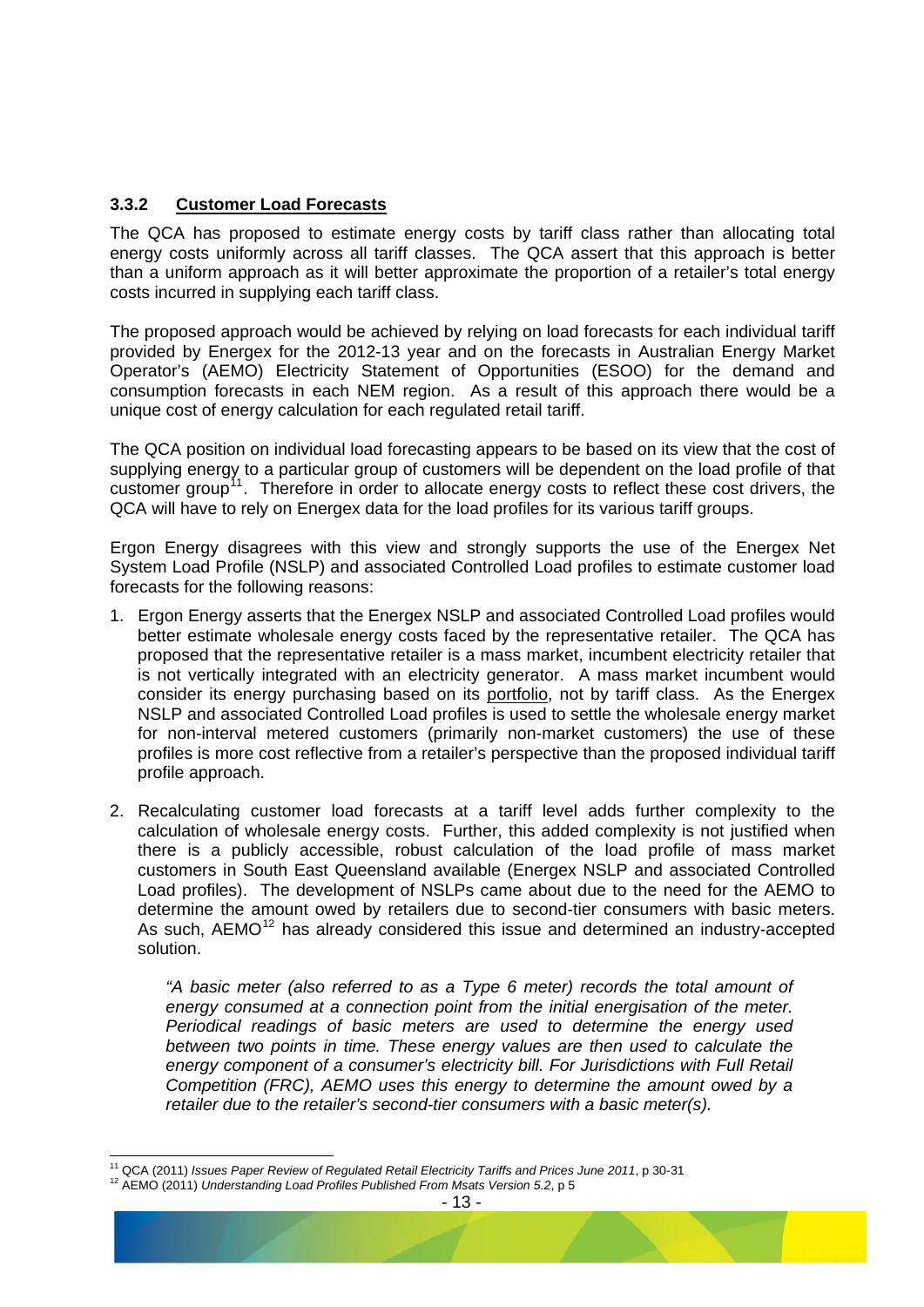*Energy usage measured by a basic meter cannot be used in its raw format for wholesale settlement purposes in the National Electricity Market (NEM). This is because the electricity market is settled on 30-minute trading intervals whereas a basic meter reading is a single reading spanning a period of time, from a single day up to several months. Several possible solutions were considered for resolving this issue prior to the introduction of FRC.* 

*Two options considered were the use of interval meters for all second tier sites or the introduction of a mathematical process, called profiling, to approximate half hourly basic meter readings. This process effectively replicates the functionality of an interval meter and thus allows a Type 6 meter reading to be settled on the wholesale market. Jurisdictions and regulators agreed that for consumers of less than 160MWh/year (100MWh/year in Queensland and NSW & 150MWh/year Tasmania) the latter option was preferable as it was a more economically efficient metering solution."* 

3. As noted by the QCA in its Draft Methodology Paper, there was consensus amongst retailers that Energex's NSLP is the most appropriate source of data for customer load forecasts, while noting that some retailers suggested that the Energex NSLP should be adjusted to account for large customers moving onto interval metering (discussed further below). There was no public suggestion to deviate from this approach.

Ergon Energy is of the firm view that the most appropriate source of data for customer load forecasts for the purpose of calculating the regulated retail tariffs is the Energex NSLP and Controlled Load profiles. The market settlement profile is more appropriate than an alternative customer load profile (e.g. Energex network profile) as this is how the customer load is settled by the retailer and is therefore cost reflective from a retailer's perspective.

Ergon Energy also maintains its preference that a historical trend analysis approach should be adopted to forecast the Energex NSLP and Controlled Load profiles. The main reasoning behind this is that the annual ESOO publication tends to overstate the increase in demand (e.g. the most likely forecast (50% chance of exceeding) in ESOO has overstated Queensland demand every year).

To give effect to the Queensland Government decision that large customers (those customers that consume greater than 100 MWh of electricity per year) in Energex's distribution area will no longer be eligible for the regulated retail tariffs from 1 July 2012, all large customers in South East Queensland will need to source electricity supply under a market contract. It is expected that customers will have until 1 July 2012 to source a market contract.

Some retailers have suggested that the Energex NSLP would need to be adjusted to take into account large customers moving onto interval metering from 1 July 2012. It is Ergon Energy's understanding that the vast majority of Energex's large customers already have interval read meters installed and that the associated interval read meter data of these sites (both first and second tier) are being sent to AEMO to support market settlement processes (including profile preparation). As such, the Energex NSLP already excludes the vast majority of interval read meter customers.

Ergon Energy considers that the impact of the remaining volume of energy that large customers (without an interval meter) contribute to the NSLP would be immaterial and therefore question the validity of adjusting the Eneregx NSLP for cost of energy calculations.

- 14 -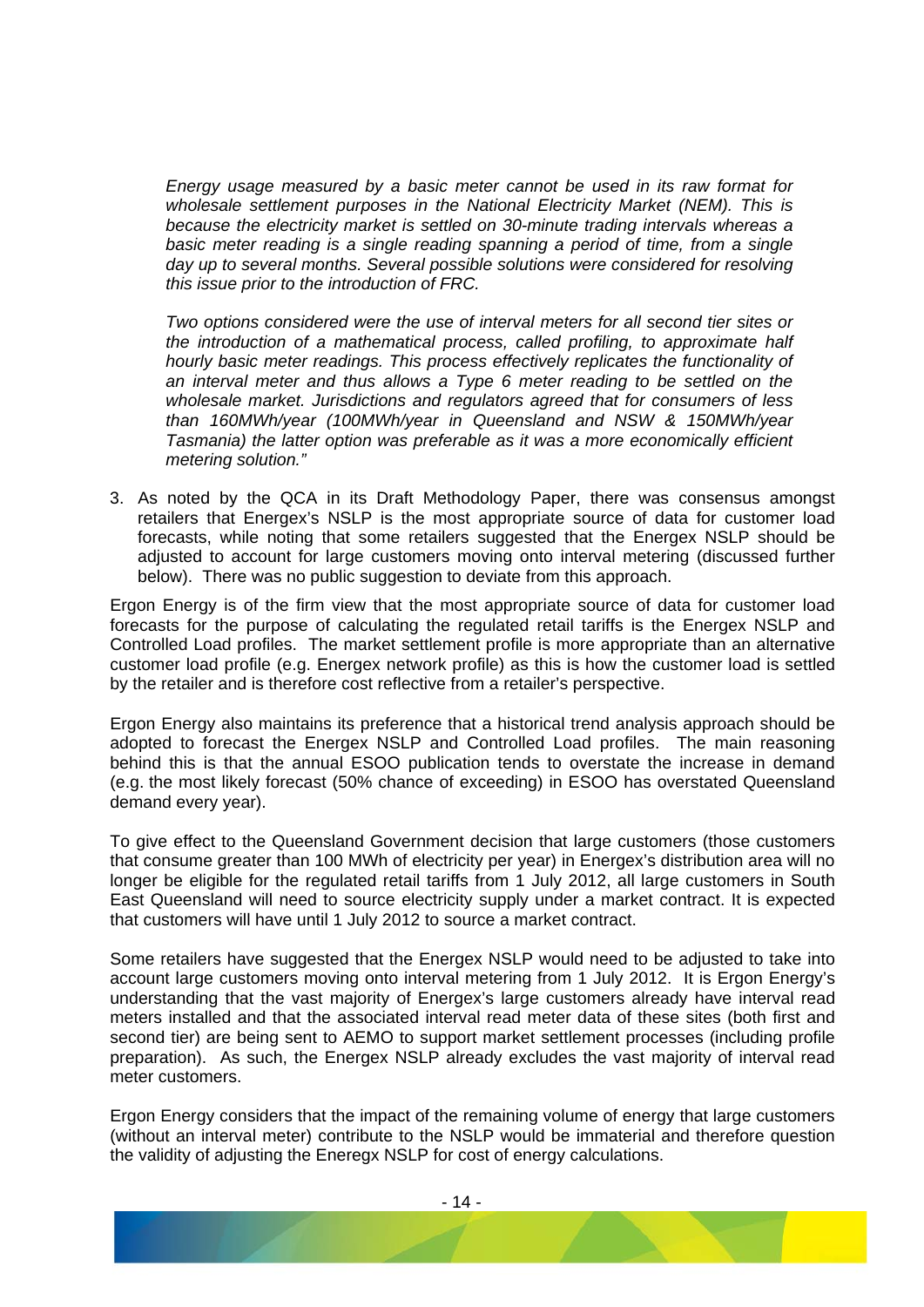#### <span id="page-16-0"></span>**3.4 Retail Costs**

#### **3.4.1 Retail Operating Costs**

The QCA proposes to use the current retail cost allowance as a starting point and to benchmark that allowance against those recently accepted in other jurisdictions in order to test its reasonableness. The QCA also propose that where reliable information on individual components of retail costs is readily available, the QCA will consider adjusting its estimate to include those costs.

Ergon Energy maintains its position that the Independent Pricing and Regulatory Tribunal  $(IPART)$  decision<sup>[13](#page-16-1)</sup> on retail operating costs is a reasonable approach upon which to set retail operating costs in South East Queensland, being the bottom up and benchmarking methodology. Additional adjustments for Queensland specific retail operating costs will then need to be incorporated. Ergon Energy suggests that the QCA consider the IPART decision in its deliberations on the retail cost allowance.

#### **3.4.2 Retail margin**

The QCA proposes to undertake an assessment of the appropriateness of the current retail margin of 5% in the context of margins adopted in other jurisdictions.

Ergon Energy considers that the retail margin should reflect the return that a retailer requires to attract the risk capital, from equity and debt providers, that is necessary to provide electricity retail services. Therefore any consideration of compensation for risks faced by a retailer with respect to the R component (retail operating cost, wholesale energy purchasing costs etc) should be accounted for in the retail margin, not in the individual cost components.

While we acknowledge that the QCA's suggestion to differentiate load profiles across tariffs was to assist with recovery of different wholesale energy purchasing risk between customer segments, this approach obscures the return to retailers. As outlined in our Response to the QCA Issues Paper Ergon Energy is of the view that a retail margin should be allocated to each Energex network customer class. This would allow for the differences in risk profiles between customer segments to be reflected in the retail margin and negate the need for additional premiums or allowances to be included in the individual cost components.

Ergon Energy also maintains its position that the retail margin for the representative retailer should be determined by assessing an appropriate systematic return (e.g. the analysis undertaken by SFG Consulting for IPART) rather than merely on the basis of benchmarking to decisions from other jurisdictions. Given the current volatility in financial markets where both the cost of debt and equity is increasing it is important to ensure the retail margin is providing appropriate compensation. A simple benchmarking exercise, even if the benchmarking was predominately weighted towards the recent IPART decision, would not adequately compensate for the current market volatility.

<span id="page-16-1"></span><sup>-</sup>13 IPART (2010) *Review of Regulated Retail Tariffs and Charges for Electricity 2010-2013 Final Report*, March 2010